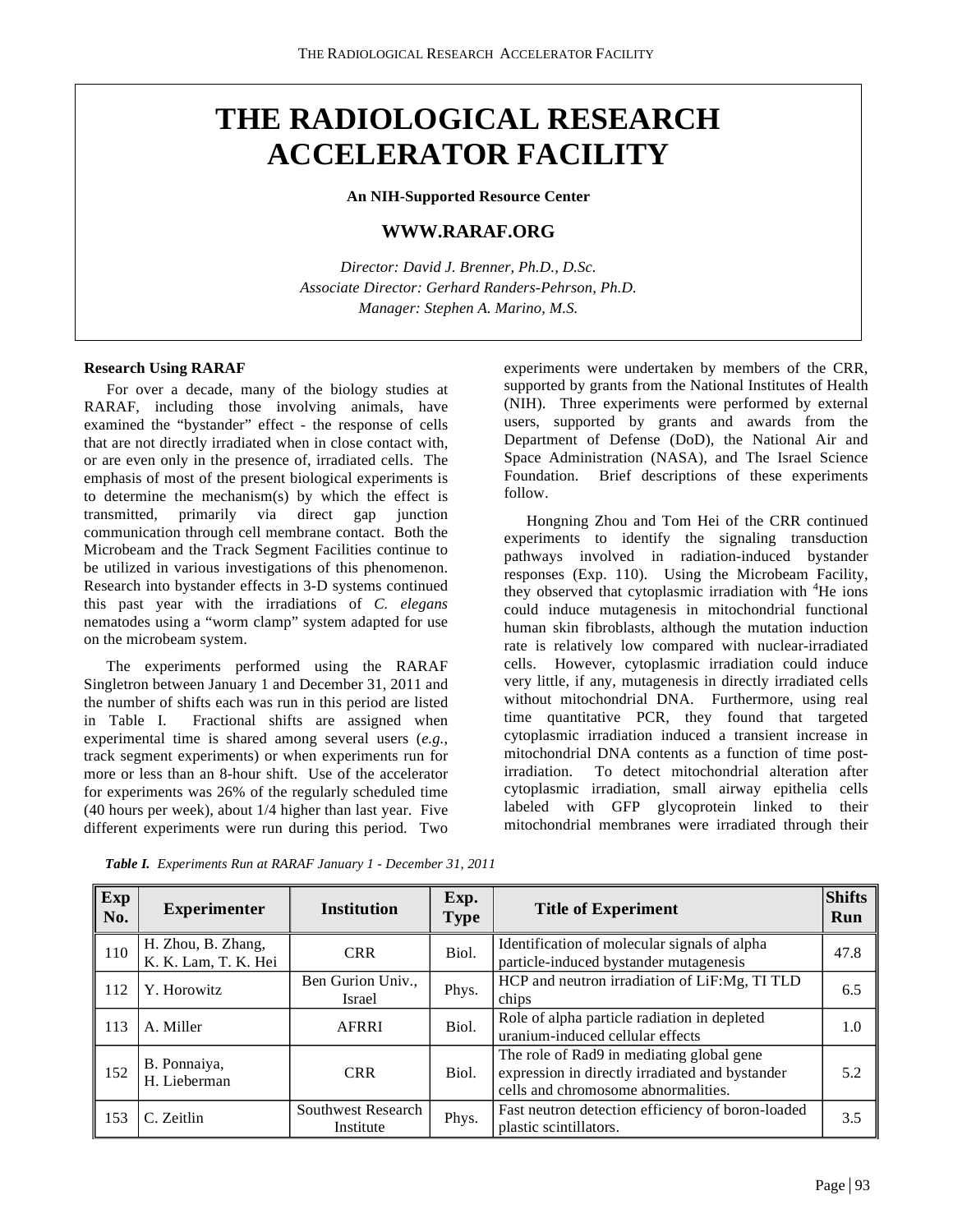cytoplasm with <sup>4</sup>He ions. After irradiation, mitochondrial fusion was observed using the RARAF multiphoton imaging system that is available on the microbeam end station. One day post-irradiation, cells were stained with a cell-permeant green-fluorescent dye that is selective for the mitochondria of live cells. When compared to similarly-treated controls, irradiated cells showed a significant reduction in mitochondrial membrane potential, indicating a loss of function. These results indicate that mitochondria play a critical role in cytoplasmic irradiation-induced genotoxicity and impact on our understanding of the cellular response to DNA damage and low dose radiation risk assessment.

Yigal Horowitz of Ben Gurion University, Israel resumed studies of the responses of different types of thermoluminescent devices (TLDs) to high-LET charged particles and monoenergetic neutron irradiation (Exp. 112). TLDs were irradiated with doses of 1 and 100 Gy of 6 MeV neutrons produced using the  $D(d,n)^3$ He reaction. Both TLD-600 ( $^6$ LiF:Mg,Ti) chips, which are sensitive to neutrons and γ rays, and TLD-700 (<sup>7</sup>LiF:Mg,Ti) chips, which are only sensitive to  $\gamma$  rays were irradiated. The lower dose was to determine the sensitivities of the TLDs and the larger dose was to obtain good measurable optically stimulated luminescence (OSL).

The exposure of military personnel and civilians to the alpha emitter and heavy metal depleted uranium (DU) is of concern to the Department of Defense. Alexandra Miller of the Armed Forces Radiobiological Research Institute (AFRRI) continued studies using the Track Segment Facility to evaluate DU radiation-induced carcinogenesis and other late effects using *in vitro* models and to test safe and efficacious medical countermeasures (Exp. 113). Human osteoblast cells (HOS) were irradiated with <sup>4</sup>He ions to evaluate the effect of the biological countermeasure phenylbutyrate (PB) on cell survival, neoplastic transformation, chromosomal aberrations, and global DNA methylation status.

Rad9 has been implicated in a wide range of cellular processes (including the regulation of cell cycle checkpoints and DNA damage repair) that are thought to play roles in the development of tumors. Brian Ponnaiya and Howard Lieberman continued investigations of the effects of Rad9 on radiation-induced changes in chromosome status and gene expression in human and mouse cells directly irradiated or as bystanders (Exp. 152). The three genotypes used in this study were wildtype mouse ES cells, Rad9-/- cells and Rad9-/- cells ectopically expressing the mouse Rad9 gene. Cells were seeded onto double-ring mylar dishes and irradiated with 1 Gy of <sup>4</sup>He ions using the Track Segment Facility. Irradiated and bystander populations were separated 24 hours after irradiation and reseeded into T25 flasks. Chromosome preparations were made at 7 day intervals and metaphases were analyzed for gross chromatid- and chromosome-type aberrations. The data supports

previous findings of a role for Rad9 in both genomic instability and bystander responses. In addition, differential expression of chromatid- and chromosometype aberrations as a function of Rad9 status suggests that Rad9 might play different roles in the appearance of delayed chromosomal aberrations in directly irradiated and bystander cells.

Cary Zeitlin of the Southwest Research Institute, along with several colleagues, began to characterize the efficiency of a neutron spectrometer based on a boronloaded plastic scintillator (Exp. 153) for use in space. Neutrons are thermalized in the large detector as they lose energy in elastic collisions, primarily with the hydrogen nuclei in the scintillator material. Since these collisions occur extremely rapidly, the energy of the neutron is observed as a single pulse. The low-energy neutrons are often captured by the boron, which has a very large thermal neutron cross section and releases a 1.5 MeV alpha particle a very short time after the pulse from the neutron collisions. The pulse from this alpha particle is of constant amplitude and indicates that the first pulse was caused by a neutron that has given up all its energy. An advantage of this design is the direct measurement of the neutron spectrum. Most other spectroscopy systems require complicated deconvolution programs to determine the neutron spectrum. The detector was irradiated with essentially monoenergetic neutrons with energies from 0.5 to 3.0 MeV and 6 MeV to obtain initial neutron spectra.

# **Development of Facilities**

Development continued on a number of extensions of our irradiation facilities and capabilities for imaging and irradiating biological specimens:

- Focused particle microbeams
- Focused x-ray microbeam
- Neutron microbeam
- Non-scattering particle detector
- Advanced imaging systems
- Targeting and manipulation of cells
- Small animal systems
- New neutron source

# **Focused particle microbeams**

The electrostatically focused microbeam has continued operating very reliably this past year, consistently producing a beam spot 1-2 µm in diameter using a 500 nm thick silicon nitride exit window. A window only 100 nm thick is used when a sub-micron beam spot is desired.

Emphasis on quality control was maintained. We perform a microbeam test run the evening before an irradiation so that the next morning, after the accelerator has warmed up, the charged particle beam is found immediately and has a minimal beam spot diameter. This provides an earlier and trouble-free start for irradiations and consequently a greater throughput.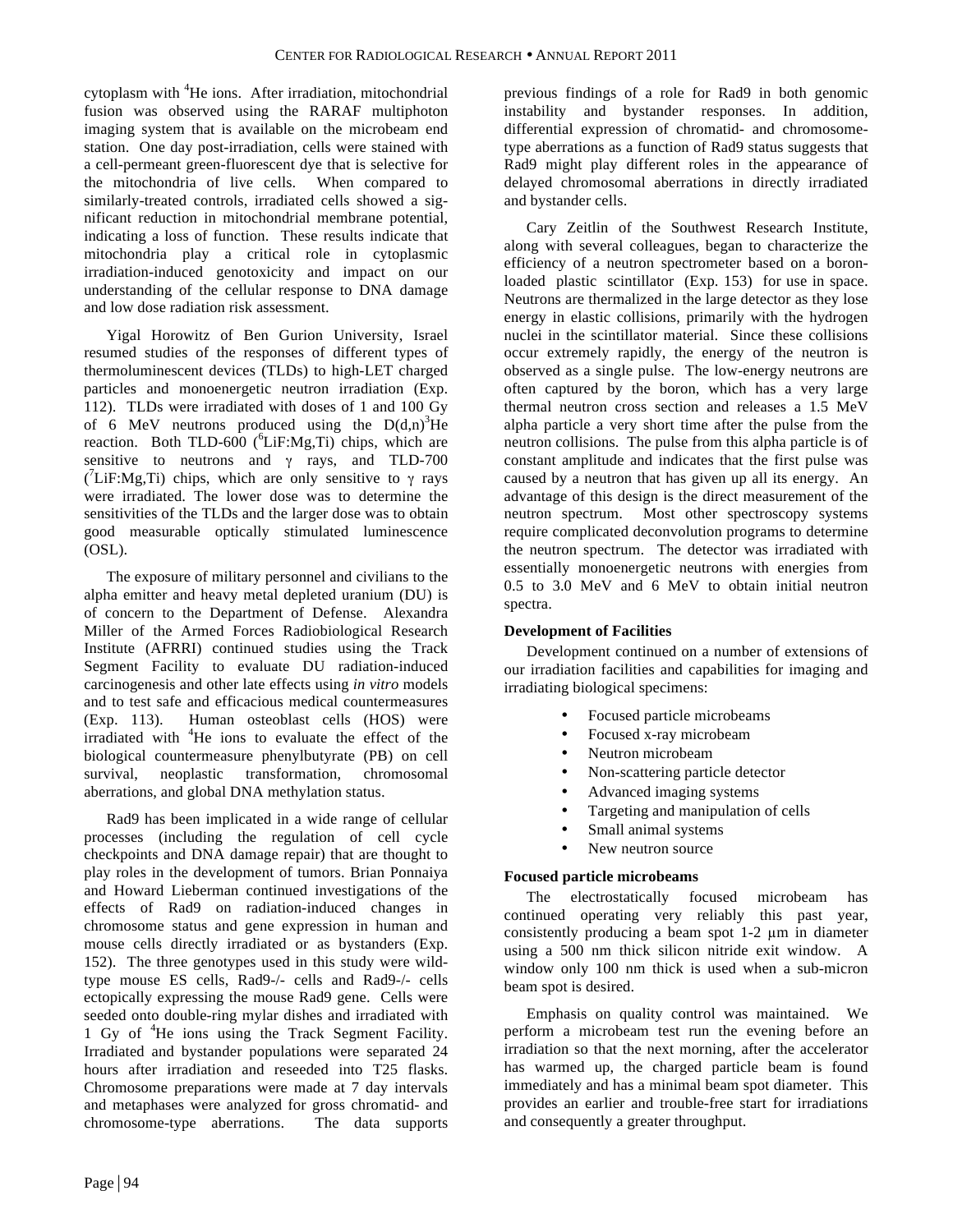Twelve new ceramic quadrupole triplet rods were machined in our shop. The rods were then sent to the Institute of High Current Electronics in Russia for implantation of platinum ions to increase the surface resistivity, which reduces ion charge build-up on the insulating sections between the electrodes, and were returned in early 2011. The conductivities of the insulating sections will be measured, the sections carefully masked and the rods sent out to have a gold layer 1 µm thick plated on the electrode sections to make them conducting. The rods then will be tested in vacuum with high voltage using the test fixture described in last year's report. After testing, eight of the rods will be assembled into two quadrupole triplet lenses and the lenses mounted in an alignment tube for insertion into the microbeam beam line, where the voltages on the lens elements will be adjusted to produce a beam spot with a sub-micron diameter.

The permanent magnet microbeam (PMM) uses a compound quadrupole triplet lens system made from commercially available precision permanent magnets. Its design is similar to that of the electrostatic lens system for the sub-micron microbeam, the major difference being that it uses magnetic rather than electrostatic lenses. After tuning, it consistently produced a  ${}^{4}$ He beam spot 5  $\mu$ m in diameter. The quadrupole magnet strengths used to focus the beam were adjusted to produce a focused 4.4 MeV proton beam for development of the Flow And ShooT (FAST) microfluidics system, described below, and for irradiation of *C. elegans* nematodes.

#### **Focused x-ray microbeam**

We have developed a microbeam to provide characteristic  $K_{\alpha}$  x rays generated by proton-induced xray emission (PIXE) from Ti (4.5 keV). Charged particle beams can generate nearly monochromatic x rays because, unlike electrons, they have a very low bremsstrahlung yield.

A small x-ray source is produced by bombarding a Ti target with 1.8 MeV protons using an electrostatic quadrupole quadruplet lens to focus the beam to  $\sim 50$  x 120  $\mu$ m on the target. The x rays used are emitted at 90 $^{\circ}$ to the proton beam direction. A zone plate is used to focus the x-ray source to a beam spot 5 µm in diameter. The system is mounted on its own horizontal beam line on the  $1<sup>st</sup>$  floor of RARAF and the x-ray beam is oriented vertically, so that the geometry of the microscope and stage is the same as for our charged particle microbeam systems.

A new quadrupole quadruplet lens with an 8mm bore, significantly larger than the 2 mm bore on the previous quadruplet, has been constructed and installed. The new lens has five ground planes, one between each set of electrodes (five), providing better definition of the electric field than the previous lens, which only had ground planes



*Figure 1: Schematic layout diagram of the x-ray microbeam endstation.*

at the ends and between the  $2<sup>nd</sup>$  and  $3<sup>rd</sup>$  elements. The increased bore allows much higher proton beam currents to be obtained  $(>= 2 \mu A)$ , greatly increasing the dose rate. We have begun irradiations of cell nuclei with the focused x-ray beam to observe foci formed by single-strand repair proteins tagged with GFP in XRCC1 cells, from our collaborator David Chen at the University of Texas Medical Branch, and γH2AX foci in normal human fibroblasts.

#### **Neutron microbeam**

Neutrons produced by the  $\binom{7}{1}$ Li(p,n)<sup>7</sup>Be reaction are emitted only in a forward conical volume when the proton energy is just above the reaction threshold (1.881 MeV). The half-angle of this cone is dependent on the proton energy and increases with increasing energy. A focused proton microbeam 5 µm in diameter will be incident on a 1 µm thick lithium fluoride target. The backing material will be 20-um thick Au, selected for its high density and thermal conductivity, which will stop the incident proton beam. Using a 1.886 MeV proton beam, thin samples in contact with the target backing will be exposed to a beam of neutrons 20 µm in diameter having energies from 10- 50 keV. This will be the first neutron microbeam in the world.

The facility is being constructed on a dedicated horizontal beamline using a quadrupole quadruplet to focus the proton beam. The microscope, stage, video camera and computer systems already have been assembled and tested. Construction of the support and alignment system for the quadruplet lens and the LiF target has been completed and installation of the beam line is about to proceed.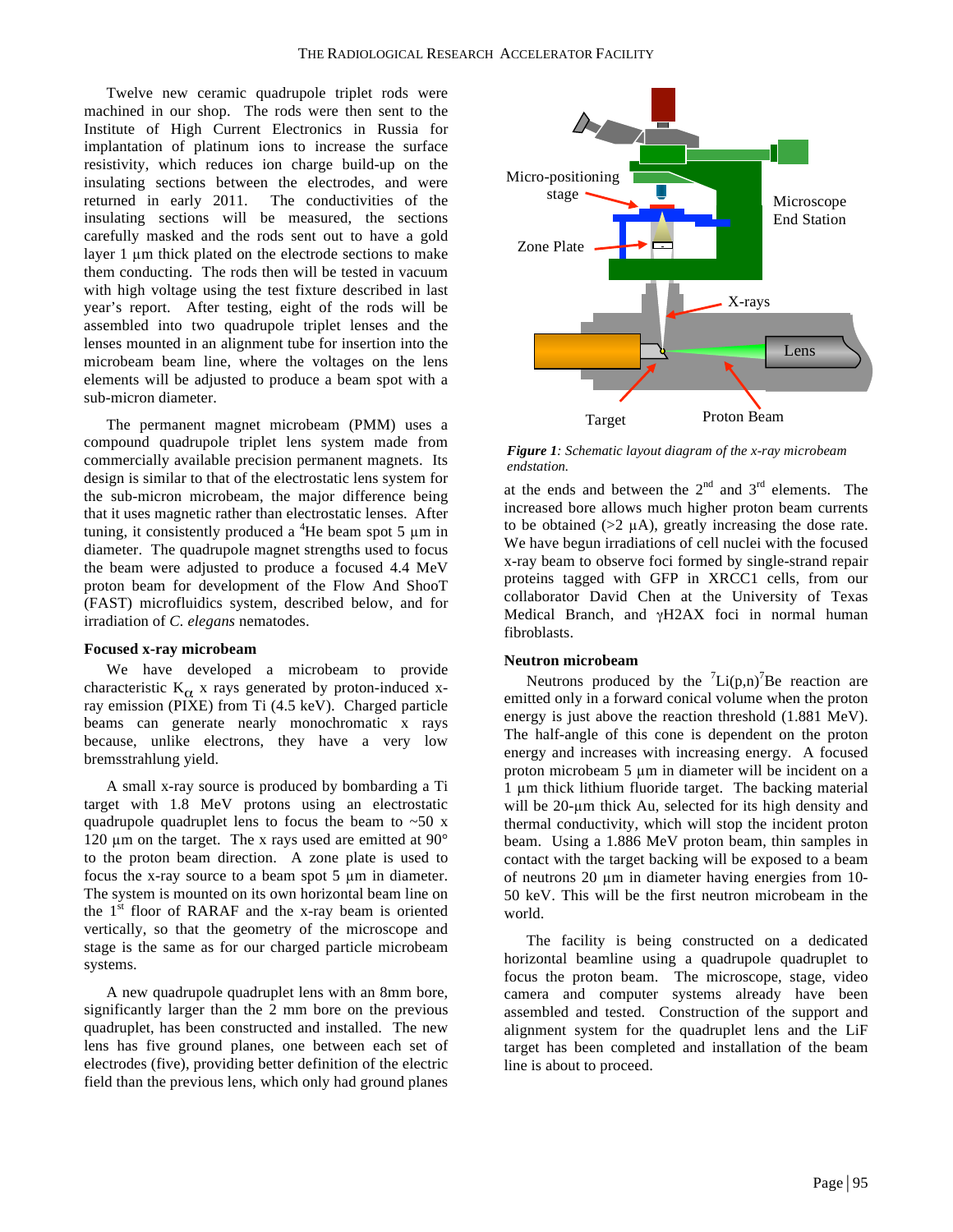As soon as the beamline is completed, the voltages on the quadruplet lens will be adjusted to produce a small focused proton beam. In order to measure the beam spot size, a thin Havar metal window will be used in place of the gold target. The protons will pass through this window and the beam spot size will be determined in the same manner as for the particle microbeams: a knife-edge scan using thin Havar strips. Unlike the other microbeams in which the charged particle or x-ray fluence is low, the proton beam current for the neutron microbeam will be at least 1 nA  $(6x10^9 \text{ protons/s} - \text{too high to count})$  so an ionization chamber, instead of a solid state detector, will be used to observe the change in the proton beam as it is scanned.

#### **Non-scattering particle detector**

The RARAF microbeam endstation presently delivers a precise number of particles to thin samples by counting the particles traversing them using a gas proportional counter placed immediately above the sample. Because <sup>4</sup>He ions have a very short range ( $\leq 50 \text{ }\mu\text{m}$ ), the medium over cells must be removed to count the ions. To allow cell medium to remain in place during cell irradiations or to irradiate samples thicker than the range of the incident ions, a very thin particle detector is necessary between the beam exit window and the samples.

An under-dish detector design was investigated several years ago in which an aluminum electrode was evaporated on one side of a thin silicon wafer and three parallel gold electrodes were evaporated on the opposite side, with only a small horizontal gap between the ends of the electrodes. The prototype detector produced a usable signal but was fragile, even with a 10  $\mu$ m thickness, and was broken in use. We have been unable to obtain wafers thinner than  $10 \mu m$  and efforts to thin down these wafers to ~2 µm have been unsuccessful.

Other thin detector designs are being investigated in collaboration with the Mechanical Engineering Department of Columbia University. In one design, an amorphous silicon layer  $\sim$ 1  $\mu$ m thick, was deposited on the surface of a silicon nitride microbeam vacuum window. The detector behaved as a diode, as expected, however no pulses were observed when the detector was traversed by  $4$ He ions. This design may be investigated further since such a thin silicon layer might not absorb enough energy to produce a usable signal; a thicker silicon layer and reduced electronic noise might make this design useful.

#### **Advanced imaging systems**

We continue to develop new imaging techniques to obtain two- and three-dimensional images of cells without using stain. This is of great importance for the microbeam irradiation facilities in order to avoid damage to the cells, to maintain physiological conditions, and to image thick samples, especially small animals, for targeting and observation.

#### **SIMI**

Immersion-based Mirau interferometry (IMI) was developed at RARAF by constructing an objective to function as an immersion lens using standard interferometric techniques; however interferometry is very sensitive to vibrations, even as small as a fraction of a wavelength. Although this system provides usable images in a vibration-free environment; on the electrostatic microbeam endstation small vertical motions due to vibrations in the building greatly reduce the image quality, and passive and active systems to reduce these vibrations were unsuccessful.



*Figure 2. Simultaneous Immersion Mirau image of HT 1080 fibrosarcoma cells expressing the XRCC1 gene. The cells were plated on glass slides and imaged in phosphate-buffered saline.*

Recently, a new approach to overcome the vibration problem using Simultaneous Immersion Mirau Interferometry (SIMI) was demonstrated. Polarized light is split into equal components in the x and y planes, one of which undergoes a phase shift of 90º by use of 1/8 wavelength  $(\lambda/8)$  waveplates. A polarization beam splitter is used to send the x and y components to form interferograms on a single camera. Since the images are taken simultaneously, there is no effect from vibration. This system is also much faster than Immersion Mirau because only one image is necessary instead of four images at different distances, requiring 3 vertical movements of the stage.

New optical elements were fabricated to adapt the Immersion Mirau objective for Simultaneous Immersion Mirau Interferometry. The small, thin glass discs required (8 mm D, 0.2-0.3 mm thick) were coated, either as spot mirrors or partially reflective (10-85%) beam splitters. This year the discs have been assembled into 2- or 4-piece elements with 1/8λ polycarbonate film waveplates sandwiched between the glass discs. These elements have been installed in the SIMI objective housing, designed and constructed in our machine shop, and the value of the partially reflective beam splitter that produces the best image has been determined. SIMI will be incorporated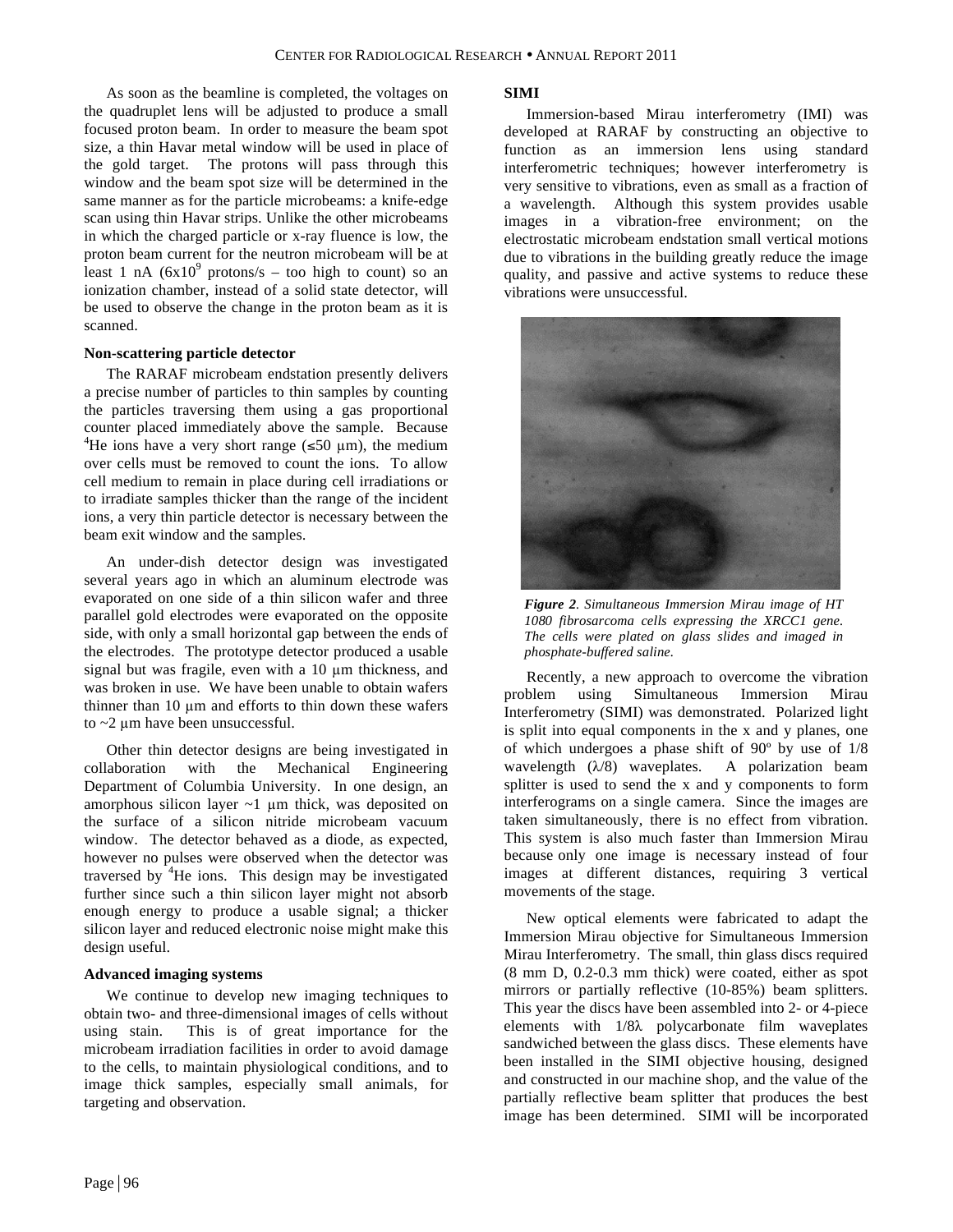into the sub-micron microbeam endstation as an imaging option.

## **UV microspot**

A multi-photon microscope was developed and integrated into the microscope of the Microbeam Facility several years ago to detect and observe the short-term molecular kinetics of radiation response in living cells and to permit imaging in thick targets, such as tissue samples and *C. elegans*. Two photons delivered very closely together in space and time can act as a single photon with half the wavelength (twice the energy). The longer wavelength of the light beam allows better penetration into the sample while still being able to excite fluorophors at the focal volume and less damage is produced in the portion of the sample not in the focal volume. This system also can be used as a laser "microspot" to induce UV damage in the focal volume of the laser. Several users, both internal and external, have made use of this facility this year, particularly for 3-D imaging.

## **Targeting and manipulation of cells**

We have purchased a micro-milling machine and a variety of small mill and drill bits. This system was used to manufacture the single cell dispenser and microfluidics chips for the FAST. It eliminates the need to use Mechanical Engineering Department facilities at the Morningside campus of Columbia.

## **FAST**

A Flow And ShooT (FAST) targeting system based on microfluidics is being developed to increase the throughput of the microbeam and to provide irradiation of non-adherent cells, such as lymphocytes, that do not plate on surfaces and therefore do not have stable positions.

Cells moving through a narrow capillary are imaged by a high-speed camera to track their trajectory. The point-and-shoot system is used to aim the particle beam to the projected position of the cell on the trajectory and the particle beam is enabled. The deflection coil currents are changed continuously to follow the path of the cell until the required number of particles is delivered. The final system will be capable of tracking several cells at a time.

We have manufactured polydimethylsiloxane (PDMS) microfluidic chips using soft lithography. The channel has a width of 200  $\mu$ m and height of 20  $\mu$ m, so that the cells, when targeted by the microbeam, flow in the immediate vicinity of the exit window. The bottom of the irradiation section of the microfluidic channel is 10 µm



*Figure 3. FAST microfluidics chip cross section.*

thick and the top is 20 µm thick, so particles can reach the cells and the detector above the channel. The flow rate is controlled by a syringe pump.

Initial tests with fluorescent beads flowing through the channel and imaging at 25 frames/s resulted in the predicted bead position being within 1 µm of the actual position 90% of the time and within 2.5 µm 98% of the time. A new fast camera has been installed that allows imaging of the irradiation area at up to 1,000 frames/s. The increased imaging speed will make possible more accurate cell targeting and permit a higher flow rate, increasing throughput to as high as 100,000 cells/hr.

During the past year the permanent magnet lens system was tuned to reduce the diameter of the 4.5 MeV proton beam spot and the beam alignment was adjusted to minimize changes in the beam spot size with position when the beam is deflected.

## **OET**

A novel cellular manipulation technique is being adapted to irradiate non-adherent cells on the sub-micron microbeam endstation. We are developing an OptoElectronic Tweezer (OET) system, initially developed by our collaborators, the Ming Wu group at Berkeley National Laboratory.

The OET consists of two parallel-plate electrodes. The top electrode is Indium Tin Oxide (ITO), which is transparent and is covered with a 1 µm thick layer of hydrogenated amorphous silicon (a-Si:H) that acts as a photoconductive layer. When light is focused on the surface of the a-Si:H, the conductivity of the layer increases by several orders of magnitude. By patterning a dynamic light image on the electrode, a reconfigurable virtual electrode is created. When the virtual electrode and its opposing plate electrode are biased with an AC voltage, a non-uniform AC field is created.

In the presence of a non-uniform electric field, a dielectric particle (*e.g*., a cell) will feel a force caused by dielectric polarization (dielectrophoresis, DEP). The conductivity of the fluid in the chamber must be carefully controlled as it will strongly affect the electric field in the fluid layer of the OET device. If the resistance of the fluid layer is less than that of the a-Si:H, then the voltage drop will occur in the a-Si:H layer, and the DEP effect will be reduced in the liquid. The direction of the force is a function of the AC voltage frequency and the fluid conductivity. Below a certain frequency the cells are attracted by the force; at higher frequencies they are repelled.

Initial tests demonstrated the ability to manipulate fluorescent beads, moving them around with an image projected by a laser; tests this year have been performed using computer-generated images projected into the microscope using a standard LCD projector. To better understand the system, the finite element software COMSOL Multiphysics Simulation was used this year to simulate the electric field in the ET device.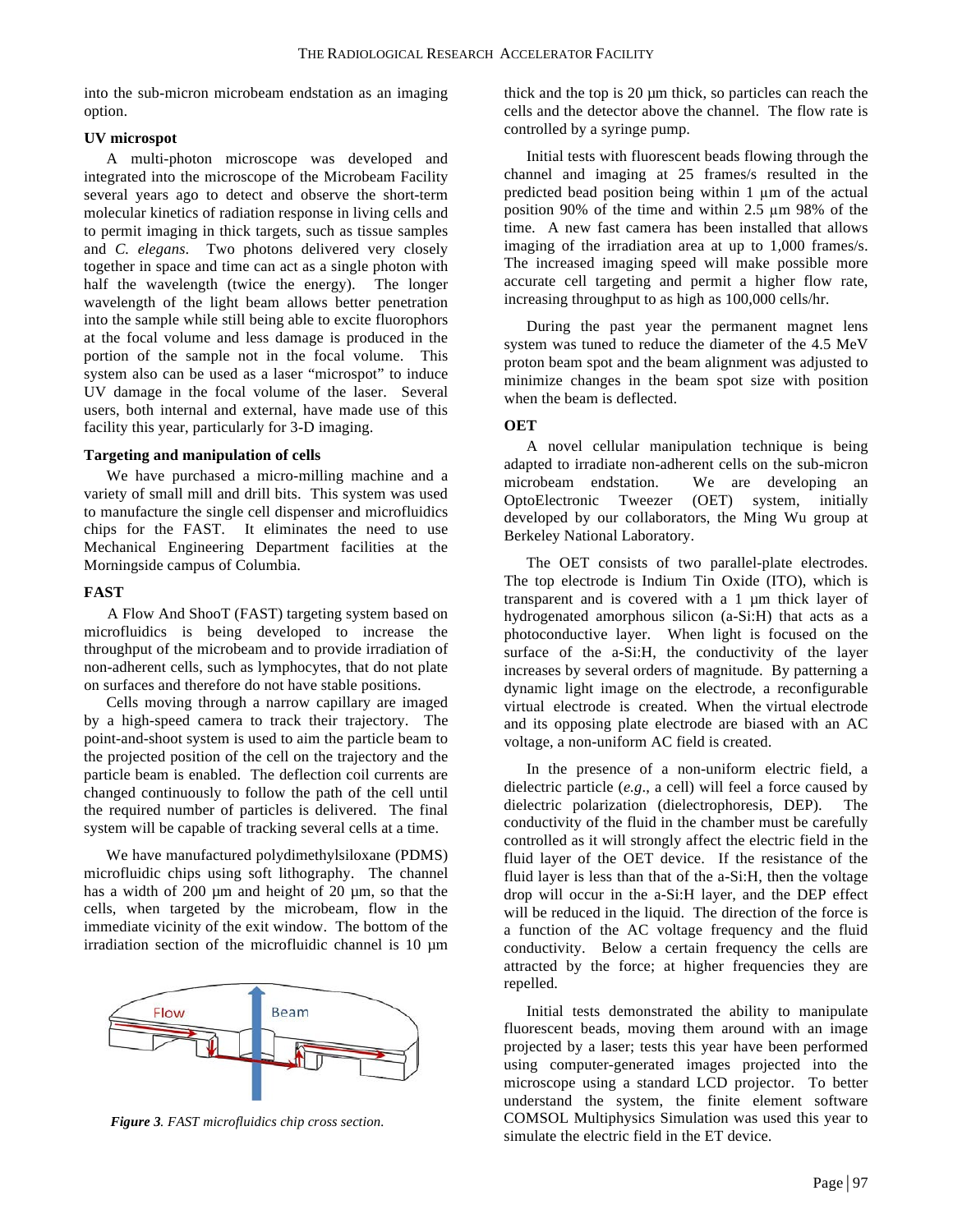## **Cell dispenser**

Another cell manipulation device that is under development is a single cell dispenser. The dispenser consists of a microfluidic channel in which selected cells can be dispensed into a multi-well plate. In a system where cells normally travel across a T-intersection, a pressure pulse can eject a droplet containing a single cell as it passes the nozzle. The pressure pulse is generated by applying a pneumatic backpressure and quickly opening and closing a solenoid valve. The size of the droplet is determined by the precise control of the timing of the opening and closing of the valve and the applied liquid backpressure. The valve requires a 12 V 'peak' voltage pulse 150 µs long to open the nozzle, and a hold voltage to keep it open for the specified amount of time. A function generator specifies the length of the pulse and a microprocessor applies the 'peak' and 'hold' voltages to the solenoid. The device is made from a polymethyl methacrylate (PMMA) slab with 100  $\mu$ m x 50  $\mu$ m channels directly milled using a micromilling machine.

Presently this system is manual and very laborious. An automated system is being developed to control the dispenser based on the fluorescence of the cells or other selected criteria.



*Figure 4. CAD model of the dispenser.*

#### **Small animal systems**

*C. elegans* is a multi-cellular eukaryotic organism that is simple enough to be studied in great detail and is wellestablished as a research tool. From a practical perspective, it is small enough  $(-100 \mu m)$  diameter,  $-1$ mm long) to be compatible with microbeam irradiation and a wide variety of mutants and transgenics are readily available, as is a large community of *C. elegans* researchers.

Initial irradiations required worms to be anesthetized and manually handled individually, a slow and laborious process. In order to provide high-throughput irradiations, we have developed, in collaboration with the Whitesides group at Harvard University, a microfluidic worm clamp for rapid immobilization of large numbers of live worms for morphological analysis and fluorescence imaging. We have manufactured worm clamps with four channels and a 10 µm thick PDMS bottom to allow charged particle penetration. We have begun using these chips for anesthetic-free irradiation of *C. elegans* worms and have seen that the worms indeed remain immobilized. The clamp design is being expanded to accommodate 16 worms with a possible further expansion to 64 worms

#### **New neutron source**

Development has begun on a fast neutron source with a broad spectrum that will emulate that of the "Little Boy" atomic bomb at Hiroshima. The neutron spectrum will extend to 10 MeV. A mixed beam of 5 MeV monatomic, diatomic and triatomic protons and deuterons will be incident on a thick beryllium target, producing neutrons from the  ${}^{9}Be(d,n){}^{10}B$  and  ${}^{9}Be(p,n){}^{9}B$  reactions. The diatomic and triatomic particles break up on contact with the target into individual ions with 2.5 MeV and 1.67 MeV energies, respectively, enhancing the lower-energy portion of the spectrum. In order to produce this mixed ion beam, a gas source with a specific ratio of hydrogen to deuterium will be placed in the terminal of our Singletron accelerator and a new, 0º beam line has been installed. Since this beamline does not involve deflecting the particle beam from the accelerator, there will be no separation of different ions and the full beam from the accelerator will be utilized.

The beryllium targets have been purchased and a highcapacity water-cooling system has been designed and constructed. Studies of the focusing of the ion beam have begun.

Because the area in which this source will be located was not originally intended for such a strong source of neutrons, additional shielding will have to be installed and a radiation survey performed.

## **Singletron Utilization and Operation**

Table II summarizes accelerator usage for the past year. The Singletron normally is started between 8 and 9 am and the nominal accelerator availability is one 8-hour shift per weekday (~250 shifts per year); however the

*Table II. Accelerator Use, January - December 2011. Usage of Normally Scheduled Shifts*

| <b>Radiobiology and associated dosimetry</b> |      |  |  |
|----------------------------------------------|------|--|--|
| <b>Radiological physics and chemistry</b>    |      |  |  |
| On-line facility development and testing     | 14%  |  |  |
| Microbeam Training Course                    | 4.5% |  |  |
| <b>Safety system</b>                         | 2%   |  |  |
| Accelerator-related repairs/maintenance      | 0.1% |  |  |
| <b>Other repairs and maintenance</b>         | 2%   |  |  |
| Off-line facility development                | 40%  |  |  |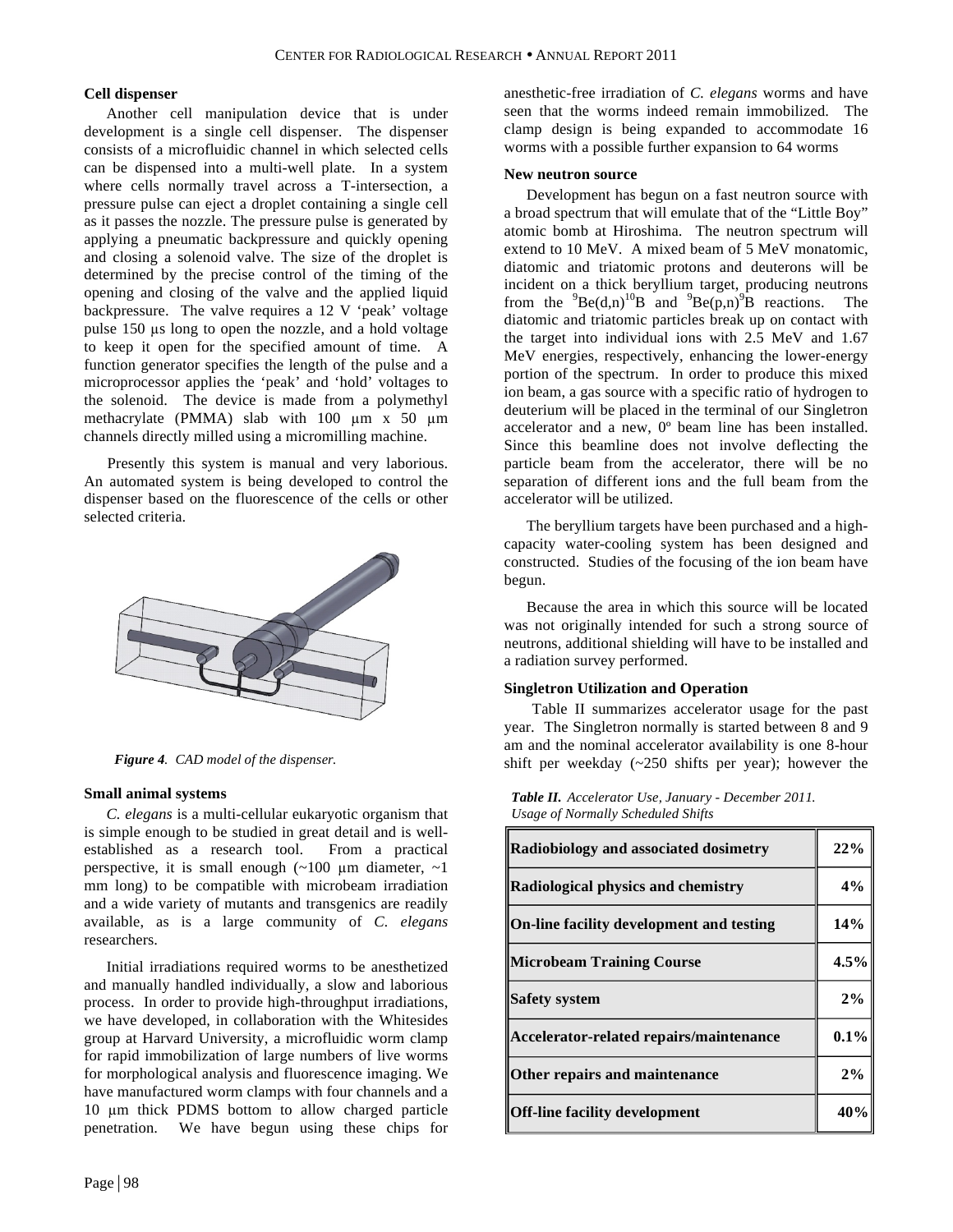| <b>Name</b>         | <b>Position</b>        | <b>Affiliation</b>                              |
|---------------------|------------------------|-------------------------------------------------|
| Anne Marie Adamczyk | Postdoctoral Associate | University of Tennessee, Knoxville, TN          |
| Manuela Buonanno    | Ph.D. student          | New Jersey Medical School (UMDNJ), NJ           |
| Stefanie Girst      | Undergraduate          | University of the Armed Forces, Munich, Germany |
| Ying Nie            | Asst. Professor        | Loma Linda University, CA                       |
| Mykola Onyshchenko  | Postdoctoral Associate | NIH, MD                                         |
| Diana Pignalosa     | Scientist              | GSI, Darmstadt, Germany                         |

*Table III. Students for the first RARAF Microbeam Training Course.*

accelerator is frequently run well into the evening, often on weekends, and occasionally 24 hours a day for experiments or development.

Accelerator use for radiobiology and associated dosimetry was about 25% more than for last year. About 72% of the use for all experiments was for microbeam irradiations, about 12% for track segment irradiations and 16% for neutron irradiations. Approximately 1/3 of the experiment time was for experiments proposed by external users, and 2/3 was for internal users.

On-line facility development and testing was about 14% of the available time, primarily for development and testing of the electrostatically focused microbeam, the xray microbeam and the Flow And Shoot (FAST) system. This was significantly less use than for the last number of years because many of our current projects deal with imaging and cell manipulation and therefore do not require the use of the accelerator for much or all of their development.

There was only a fraction of a shift of Singletron maintenance to investigate a small leak in the insulating tank gas. The accelerator was not opened for maintenance or repair this year. This is the lowest amount of time spent on accelerator repair since RARAF was moved to Nevis Laboratories in 1982. The Singletron charging system continues to be very stable and reliable.

## **Training**

We continue to participate in the Research Experiences for Undergraduates (REU) project in collaboration with the Columbia University Physics Department. For 10 weeks during the summer students attend lectures by members of different research groups at Nevis Laboratories, work on research projects, and present oral reports on their progress at the end of the program. Among other activities, the students receive a seminar about RARAF and take a tour.

This year Hamin Jeon from Emory University in Atlanta, Georgia participated in the program and worked with Alan Bigelow on UV sterilization of human wounds.

## **Microbeam Training Course**

The first RARAF microbeam training course "Single-Cell Microbeams: Theory and Practice" (http://raraf.org/microbeamtraining.htm) was given from



*Figure 5. The students for the first RARAF Microbeam Training Course at the Singletron accelerator console.*

May 3-5 this year. This three-day course consisted of lectures, demonstrations, and hands-on experience. The course was designed for specific needs (*e.g*., imaging, designing a microbeam facility). Because of the intimate nature of the course, it was limited to 6 participants.

To assist in the design and operation of the course, we recruited Dr. Marcelo Vazquez of Loma Linda University Medical Center as the Director. Dr. Vazquez has had significant experience from his prior employment by NASA at the NASA Space Radiation Laboratory (NSRL) at Brookhaven National Laboratory (BNL). He helped establish the first NASA Space Radiation Summer School and assisted in running the course for three years. He is familiar with the requirements of educating students on the utilization of specialized irradiation facilities.

Notification of the course was made by e-mail using the contact lists for the 2008 and 2010 Microbeam Workshops. Flyers announcing the course were handed out at the 9th International Microbeam Workshop, July, 2010 in Darmstadt, Germany and at the 56th Annual Meeting of the Radiation Research Society, September 2010 in Hawaii and verbal announcements were made in sessions at these meetings.

## **Students**

In response to our notifications, we received 17 applications with CVs. The prospective students covered a wide range of educational levels – from undergraduate to postdoc to scientist - and were from the U.S., Europe, the Middle East, and South America. Candidates were about evenly split in gender and field (physics or radiobiology). The six applicants selected for the course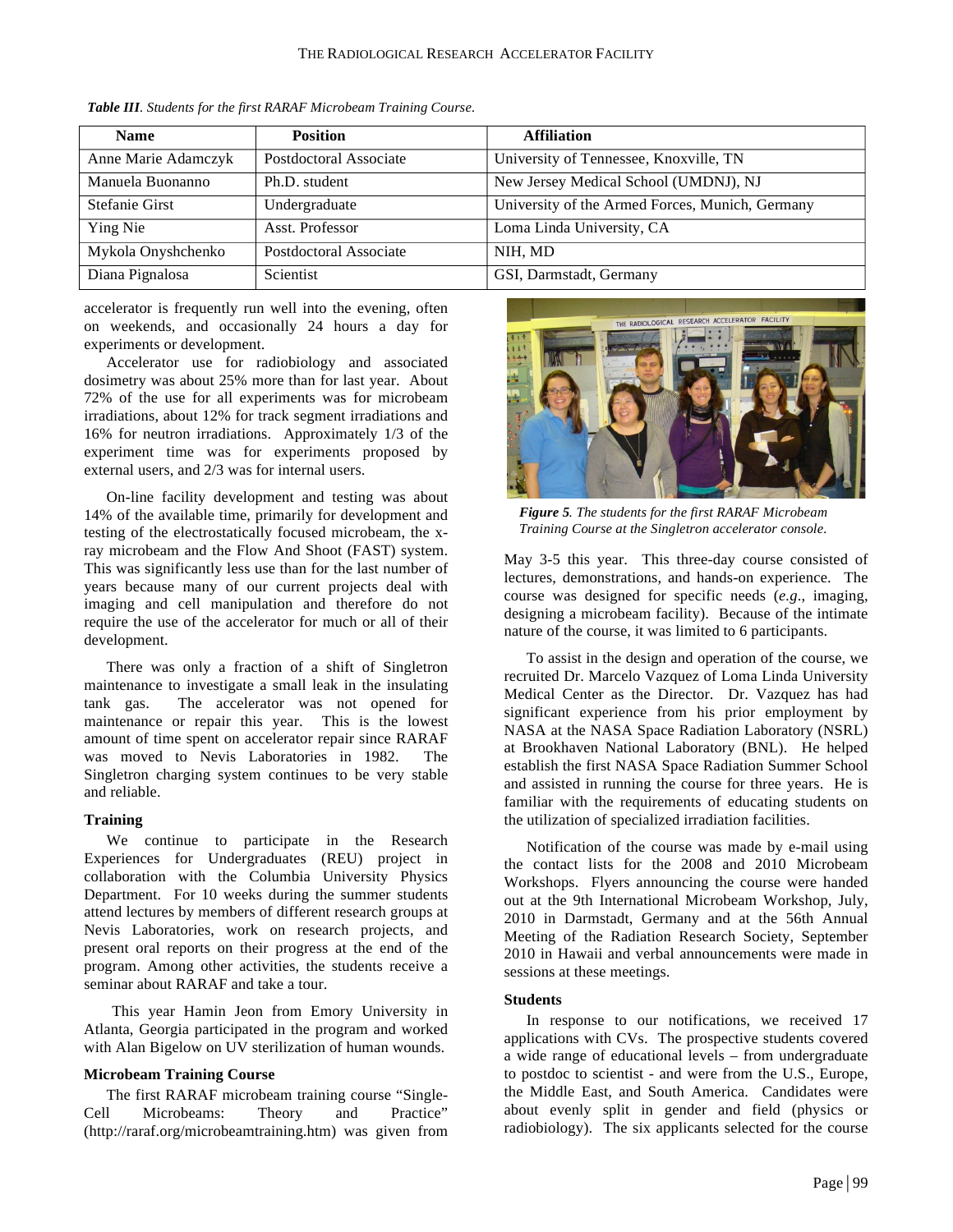

*Figure 6. From left to right: Steffi and Ying plating cells on Day 1; Anne Marie optically locating the microbeam beam spot on Day 2; Mykola making a slide for the* γ*H2AX assay on Day 2; Anne Marie, Mykola, Manuela and Diana discussing results with Brian Ponnaiya on Day 3.*

are given in Table III and shown in Figure 5. No fee was charged for the course and some assistance was provided for travel, housing and food.

## **Course**

Most of Day 1 involved lectures on the physics and biology of microbeams. The students received a tour of the various RARAF microbeam facilities. There was a demonstration of the procedure for plating cells on the special microbeam dishes, after which the students were divided into pairs with each person plating 3 dishes for irradiation on Day 2. Another demonstration showed the formation of foci in cells with a repair protein tagged with a fluorescent protein. After irradiation, fluorescent spots could be seen forming in seconds directly under the crosshairs indicating the position of the irradiation. This very visual demonstration was so impressive it actually evoked gasps from the students.

Day 2 consisted mostly of demonstrations and handson work by the students. After observing the accelerator start-up and the characterization of the  $4$ He beam, the students performed a γH2AX assay on cells that had been irradiated previously by Brian Ponnaiya. Between the steps in the assay, one pair of students alternately prepared their cells for irradiation or actually irradiated cells with the microbeam for micronucleus assay. They each also performed the procedure to optically locate the beam spot. The other pairs either had lunch or observed a demonstration of microbeam irradiation protocols and had a tour of the neutron and broad beam facilities at RARAF.

On Day 3, the students processed their cells for the micronucleus assay and then heard lectures on microbeam developments occurring at RARAF and on biological results obtained by RARAF users. That evening there was a group dinner at which the students received certificates of completion. Each student took home a notebook containing copies of all the slides from the lectures as well as the instructions on all the physics and biology procedures that were demonstrated and that they had performed.

At the end of the course, the students were given a questionnaire on which they rated various aspects of the course and gave comments. Students thought the course was interesting and informative. They gave high ratings to the content, program structure, hands-on activities and demos, relevance, the materials provided, actual

irradiation of samples and sample preparation, and interaction with faculty.

A virtual course created from this training course is described in the Dissemination section below. A second course will be given next year in conjunction with the  $10<sup>th</sup>$ Microbeam Workshop, to be held at Columbia University.

# **Dissemination**

The content of our website is updated continually to reflect the current state of research at RARAF. For present users, the current month's accelerator schedule is posted and the Experiment Scheduling Request form can be filled out and printed for submission to request beam time. For prospective new users, there is information about the irradiation facilities at RARAF as well as forms and instructions for proposing new service or collaboration experiments. In the Dissemination section, we offer a list of papers detailing research performed at RARAF and published in peer-reviewed journals. Many of these papers, and almost all recent papers, are available in PDF format free from our web site.

To further disseminate general information about microbeam technology, we are active participants in Wikipedia. We have created or significantly expanded encyclopedic entries for a number of topics, such as microbeam, RARAF, and Mirau interferometry, and have encouraged others in the microbeam community to participate in these efforts as well.

We are developing a virtual microbeam training course, based on the three-day microbeam training course "Single-Cell Microbeams: Theory and Practice" held at RARAF in May of this year. For interested scientists unable to attend the course, our virtual microbeam training course allow users to tailor the curriculum to best meet their needs — providing concise summary information for an overview and more detailed knowledge in specific topics of interest. Eleven Powerpoint-based lectures from our three-day training course were recorded and converted into enhanced podcasts. Each podcast consists of audio, synched with the accompanying PowerPoint slides (viewable on a video iPod or a PC), as well as a PDF handout of the PowerPoint slides (http://raraf.org/educationalmaterials.htm).

We plan to augment these podcast lectures with video demonstrations and a virtual tour. High-resolution video (640x480 or higher, with audio) will be used to document